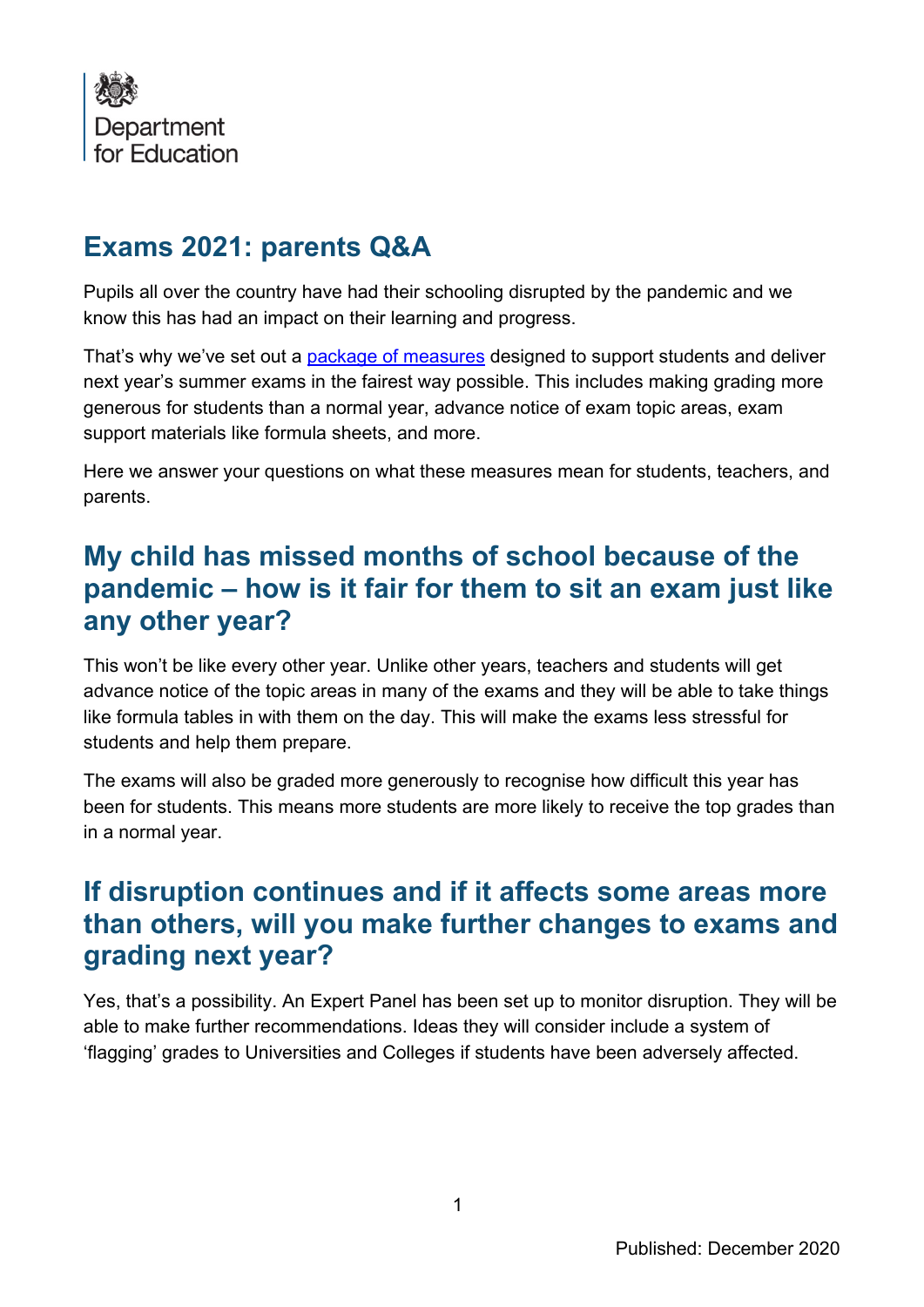# **Does advance notice mean you'll be telling students what the questions will be?**

No. In some cases they will be told the topic areas that will come up – but not the questions themselves. Doing this will help pupils and teachers to focus revision and attention on the areas they will be tested on. This won't look the same for all subjects, but the vast majority of subjects will have adaptations like exam support materials, for example formula sheets in maths, or advance notice of topics.

### **Does that mean my child won't have to learn some of the content because they know it isn't going to be in the exam?**

No, pupils should still get to learn the full breadth of the curriculum. Advance notice of topic areas and details of the exam support materials to be provided won't be available until the new year so we expect schools to cover the full curriculum in that time, preparing students for their next steps.

After that they will be told more about the support materials they will have and topics that will be included in the exams so they can focus their revision.

### **What happens if my child is isolating or ill when the exam comes round?**

Students who miss part of their exams because of the pandemic will be able to get a grade through what's called special consideration, which is a process we use each year for students who miss exams.

Special consideration is an adjustment to a student's mark or grade made after exams. It's based on things like coursework and if the student has done other exams in the subject.

Students who miss all their exams and don't have enough non-exam assessment completed to use the special consideration process will be eligible to take a contingency exam paper, which is like a backup exam. Contingency papers will have different questions, but will be broadly similar to the normal exams, so students aren't faced with a totally unfamiliar paper.

# **My child is extremely vulnerable to covid and has been shielding. It would be risky for them to sit an exam with other pupils so what should they do?**

Every year, a small number of students can't sit exams at school. In these cases, they can work with their school to arrange to take exams at home with invigilation. We expect this to